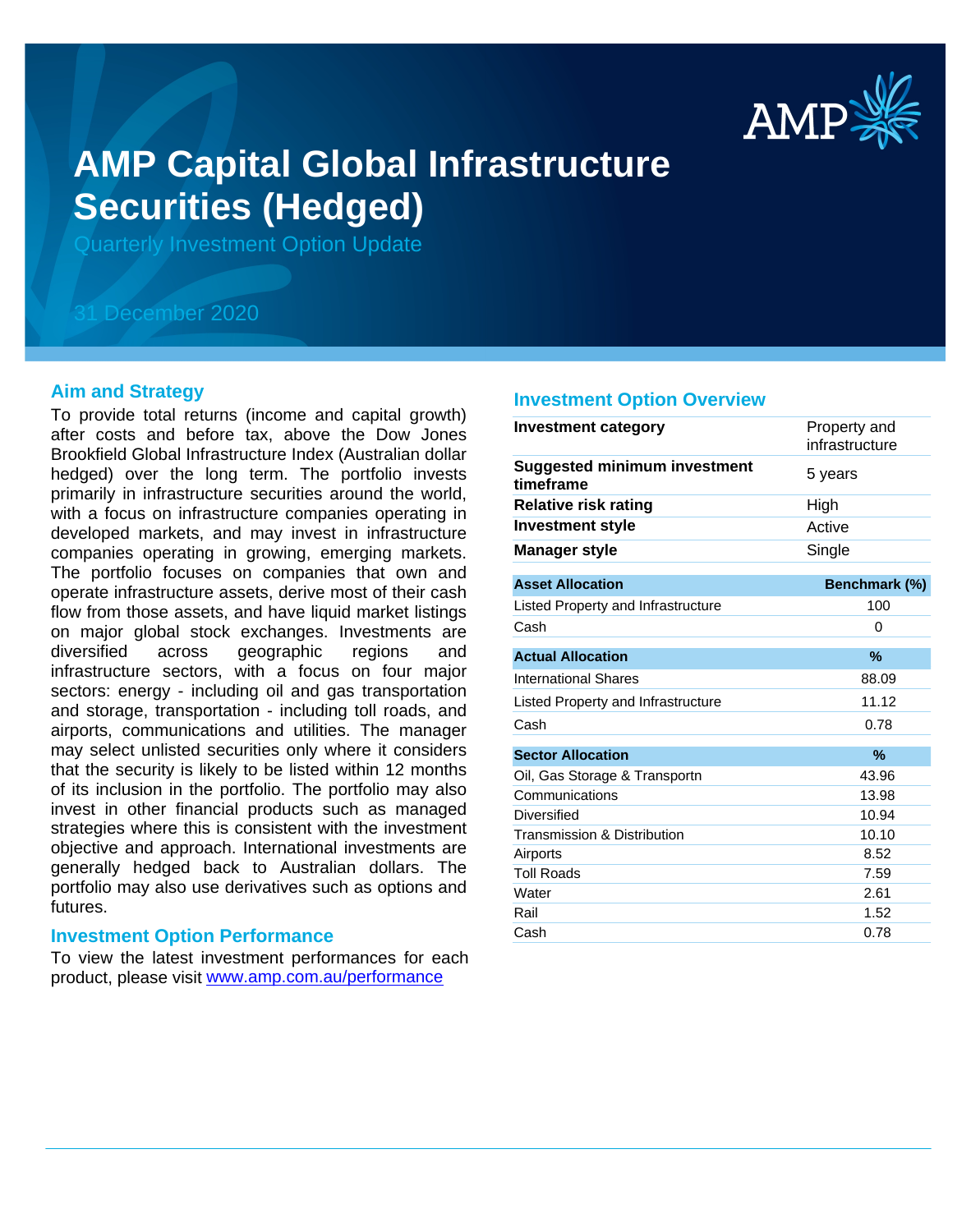| <b>Top Holdings</b>           | $\%$          |
|-------------------------------|---------------|
| <b>ENBRIDGE INC</b>           | 7.17          |
| <b>SEMPRA ENERGY</b>          | 6.36          |
| <b>National Grid PLC</b>      | 5.40          |
| <b>AMERICAN TOWER CORP</b>    | 5.32          |
| <b>WILLIAMS COMPANIES INC</b> | 5.08          |
| CENTERPOINT ENERGY INC        | 4.55          |
| Flughafen Zurich AG           | 4.43          |
| Gibson Energy Inc             | 4.39          |
| RAI Way SpA                   | 4.39          |
| <b>TC Energy Corp</b>         | 4.10          |
| <b>Region Allocation</b>      | $\frac{0}{0}$ |
| North America                 | 56.90         |
| Europe ex UK                  | 23.01         |
| Asia ex Japan                 | 6.96          |
| United Kingdom                | 6.65          |
| Australasia                   | 3.37          |
| Japan                         | 1.52          |
| Latin America                 | 0.80          |
| Cash                          | 0.78          |

# **Fund Performance**

The Fund outperformed the index during December on a total return local basis.

At a sector level, the Fund is overweight in oil, gas storage & transportation, airports, diversified, toll roads, and rail; and is underweight in communications, transmission & distribution, water, and ports.

Overall positive contributions to relative returns came from toll roads, communications, transmission & distribution, and airports; whilst oil, gas storage & transportation, water, diversified, ports, and rail detracted. From an asset allocation perspective, positive contributions to relative returns came from communications, airports, oil, gas storage & transportation, and toll roads; whilst water, transmission & distribution, diversified, and rail detracted. At a stock selection level, positive contributions came from toll roads, transmission & distribution, and communications; whilst there were negative contributions from oil, gas storage & transportation, diversified, water, and airports. There was a neutral effect from ports and rail.

The top three individual contributors to relative performance in the period were from overweight positions in Zhejiang Expressway in toll roads and Plains GP Holdings in oil, gas storage & transportation; and an underweight position in Crown Castle International Corp in communications. Zhejiang Expressway's traffic continued to recover strongly while the company also acquired two roads in the Zheijang province at reasonable prices. Plains GP Holdings benefitted from increased inflation expectations, which assists future revenue streams for companies in the sector, together with strong midstream seasonality. Crown Castle International Corp continued its consolidating price action in December, as investors rotated out of US towers on the back of reduced expectations for US leasing growth in 2021.

The bottom three individual contributors to relative performance during the period were from an overweight position in CenterPoint Energy in diversified; and underweight positions in ONEOK and ENN Energy Holdings in oil, gas storage & transportation. CenterPoint Energy held its analyst day during the period and disappointed the market's expectations it might exit its midstream investment, Enable Midstream Partners LP. Instead the company stated it would provide another update, suggesting it might not progress a full sale. ONEOK has recently outperformed its peers, supported by positive earnings and the potential for ethane recovery in 2021. ENN Energy Holdings performed well due to higher than expected retail gas sales volumes.

# **Portfolio Positioning**

We maintained a sizeable overweight allocation to the North American oil, gas storage & transportation sector. Our outlook for the energy sector remains positive as we believe that low-cost US production will continue to drive export growth as overall demand recovers in the long term.

We also held an overweight position in the transportation sector. The sector was at the forefront of the impact from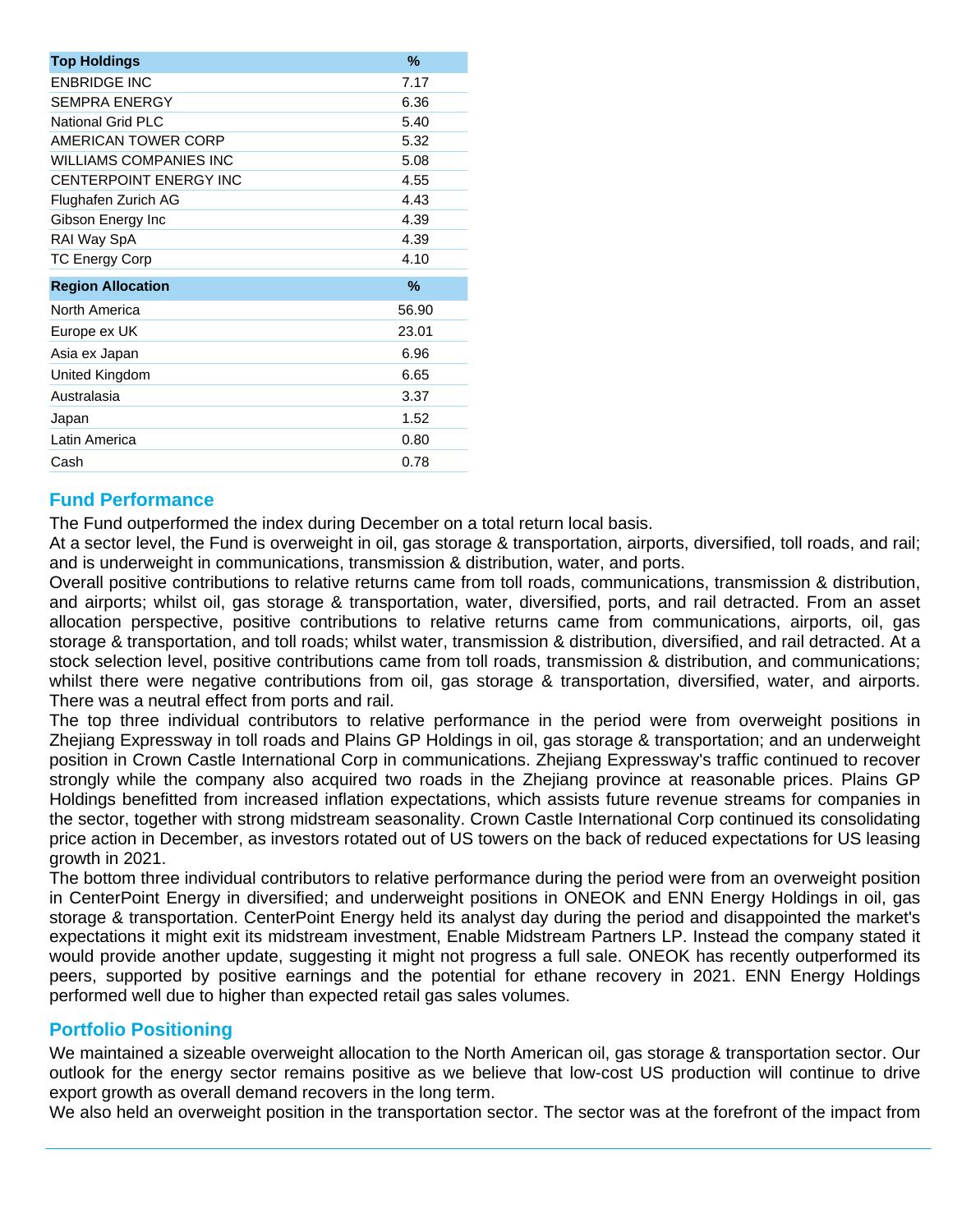the COVID-19 pandemic whilst also a key player in the recovery. We remain reliant on our long-term time horizon to search for dislocations in value. We will continue to be selective in our positioning, favouring highly discounted valuations based on conservative forecasts and robust financial structures which are able to withstand short-term demand shocks.

We also retained a considerable underweight position in the communications sector. Secular trends such as ecommerce penetration, video streaming, working from home and the continued rapid growth in data usage have only been accelerated by the pandemic. Although we are positive on the tailwinds for the sector, valuations have become even more stretched on the back of the flight to safety due to COVID-19 concerns.

# **Market Review**

December saw some closure and improved visibility on issues that had been weighing on the market for most of 2020. Despite further COVID-19 waves, breakouts and new strains, tangible plans for vaccine rollouts in 2021 showed an improved path to normalcy. The UK and Europe finally agreed a Brexit deal, although there remains some uncertainty on financial services provisions. All-in-all, the global environment imparted a more positive sentiment backdrop during the month which kept equity markets supported. However, many equity markets now look stretched and signs of excessive optimism have been reflected in IPOs often trading significantly above their launch valuations, with sketchy or sometimes zero profitability. On the other hand, global listed infrastructure ended the year underperforming the global equities market.

In the US, the Biden administration is likely to introduce a more comprehensive stimulus package in 2021, when he is in power officially. Biden's proposed raft of tax increases has still not been fully digested by the markets; however, these have the potential to impact the US equity market in 2021 should they pass the legislative process. Shorter-term COVID-19 relief provisions were passed at the last minute by the Trump administration to avoid a government shutdown. Economic data in the month was mixed with strong Institute for Supply Management business conditions readings, a rise in construction and solid home sales, but slower than expected jobs growth. Against this, the expected ongoing stimulus programme and international trade uncertainty has seen the dollar weaken.

In Europe, core consumer price inflation remains weak on a year-on-year basis. Amidst the shifting economic environment, the approved Brexit deal has drawn a line under much of the uncertainty that has plagued UKeurozone relations since the 2016 UK referendum. Any sign of increased stability will be welcomed. Europe implemented its vaccine plan late taken from an international perspective. This leaves the spectre of possible further lockdowns and a prolonged vaccine implementation timetable, which could impair the ability of periphery economies to adequately service their debts the longer pandemic measures persist.

In Asia, Japanese industrial production has recovered more than expected and the ratio of job openings to applicants has improved. There has been a solid rise in machine orders and stronger household spending; however, there has also been a fall in business and household confidence. In China, latest business conditions purchasing managers' indices have continued to improve and are at levels consistent with an ongoing economic expansion. There has been a surprising strength in exports, particularly to the US, and strong credit growth. However, a ramp-up in US-Sino trade tensions could alter the dynamics quickly as the Biden administration beds down and implements its policies. The hope is that Biden will seek to calm the waters.

Global markets will be looking ahead to 2021, hoping the impact of 2020 will be able to be reversed as soon as possible once vaccine programmes start to make their full effect felt.

# **Outlook**

2020 will long be remembered for the COVID-19 pandemic and the associated and unprecedented decline in economic activity around the world. However, it will also be well-remembered for size and the speed of the response from central banks and governments, globally, to soften the impact on workers, companies and the population at-large. The significant further loosening of monetary policy and the direct or indirect lowering of interest rates was a positive development for a long-life asset class like infrastructure. The expectation that central banks will maintain such an accommodative stance well into the future we believe is also supportive.

For global listed infrastructure as an asset class we continue to see the potential for future outperformance as investors seek quality defensive assets that provide sustainable yield profiles in the current low interest rate environment. The investment team continues to rely on its investment process, focussing on the long-term cash flow generation of core infrastructure assets, which we firmly believe is the best way to value these companies. Whilst we are closely monitoring current developments, we will continue to look to take advantage of opportunities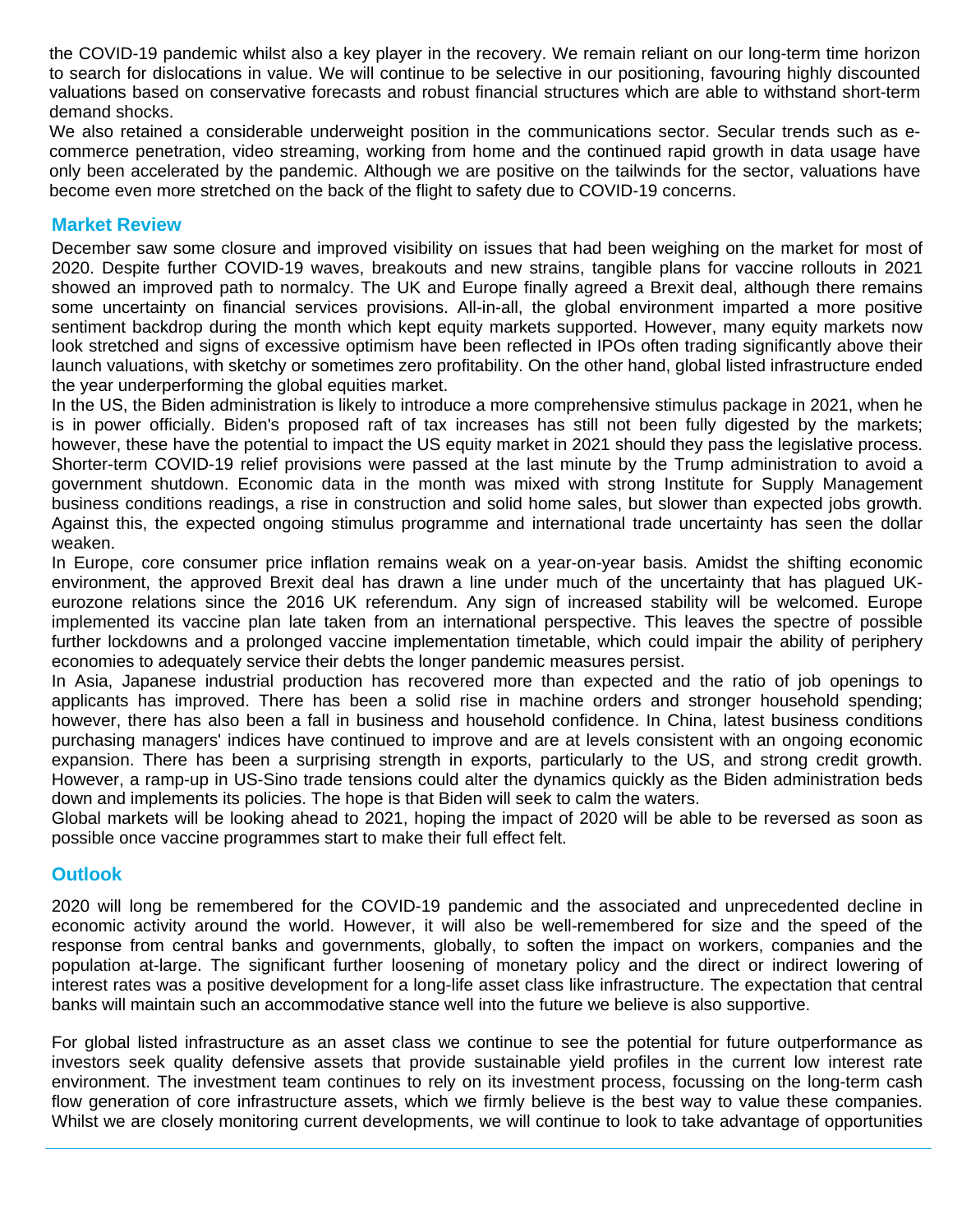as they emerge with a long-term investment horizon.